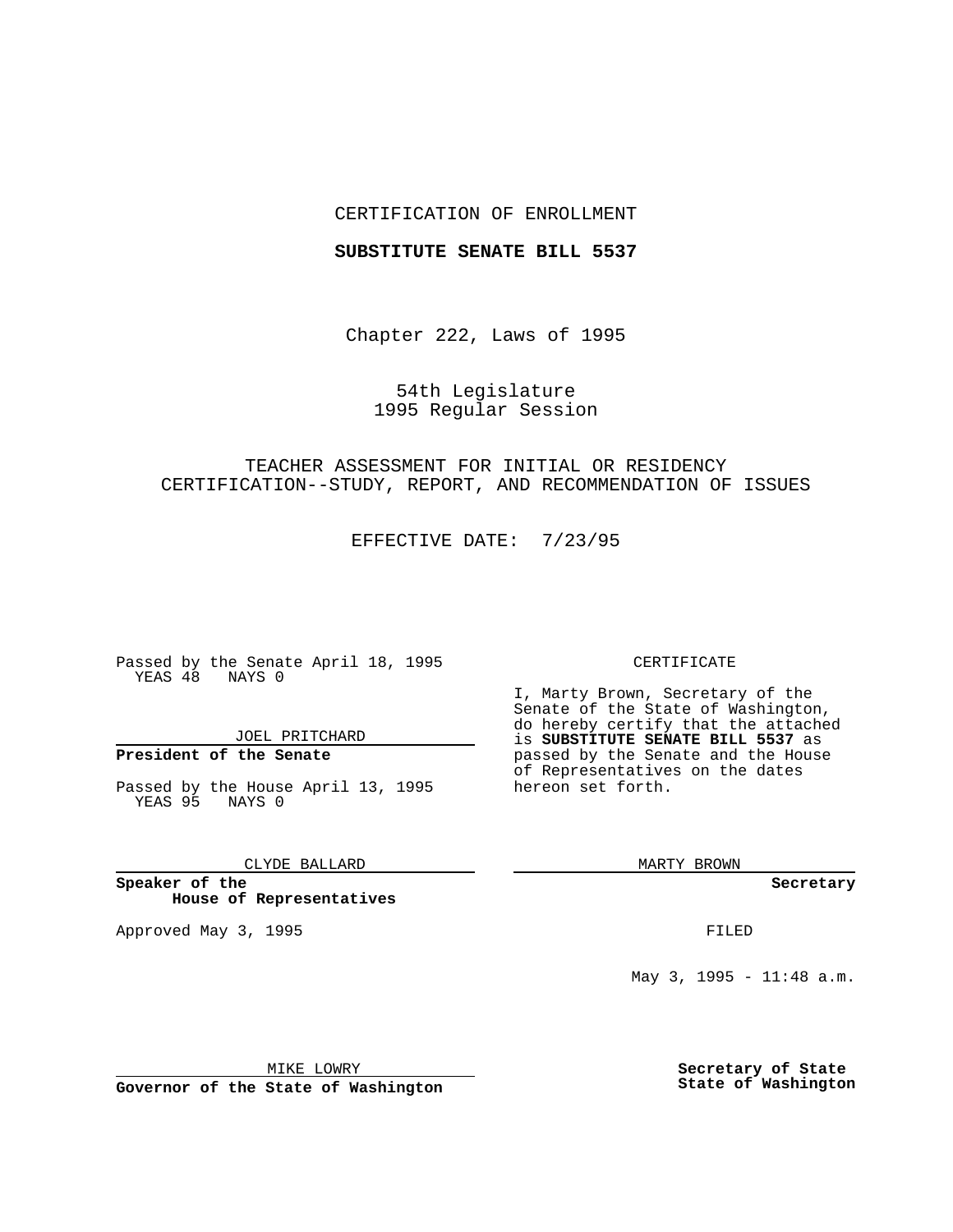# **SUBSTITUTE SENATE BILL 5537** \_\_\_\_\_\_\_\_\_\_\_\_\_\_\_\_\_\_\_\_\_\_\_\_\_\_\_\_\_\_\_\_\_\_\_\_\_\_\_\_\_\_\_\_\_\_\_

\_\_\_\_\_\_\_\_\_\_\_\_\_\_\_\_\_\_\_\_\_\_\_\_\_\_\_\_\_\_\_\_\_\_\_\_\_\_\_\_\_\_\_\_\_\_\_

### AS AMENDED BY THE HOUSE

Passed Legislature - 1995 Regular Session

#### **State of Washington 54th Legislature 1995 Regular Session**

**By** Senate Committee on Education (originally sponsored by Senators McAuliffe, Pelz, Rasmussen, Kohl and Wojahn; by request of Board of Education)

Read first time 02/10/95.

 AN ACT Relating to teacher preparation; adding a new section to chapter 28A.410 RCW; and repealing RCW 28A.305.230, 28A.305.240, 28A.305.245, 28A.305.250, 28A.410.030, 28A.415.290, 28B.35.380, and 28B.40.380.

BE IT ENACTED BY THE LEGISLATURE OF THE STATE OF WASHINGTON:

 NEW SECTION. **Sec. 1.** A new section is added to chapter 28A.410 RCW to read as follows:

 Not later than January 1, 1997, the state board of education shall study, report, and make recommendations to the legislature on the following issues regarding teacher assessment for initial or residency certification:

 (1) How an individual assessment would be linked to state board-adopted, performance-based program approval standards;

 (2) How an individual assessment would be linked to the performance-based public education system under RCW 28A.630.885; and (3) Whether, in lieu of requiring the assessment for initial or residency certification, the assessment should be required as a diagnostic tool and the results used for professional growth purposes while the teacher holds the residency certificate.